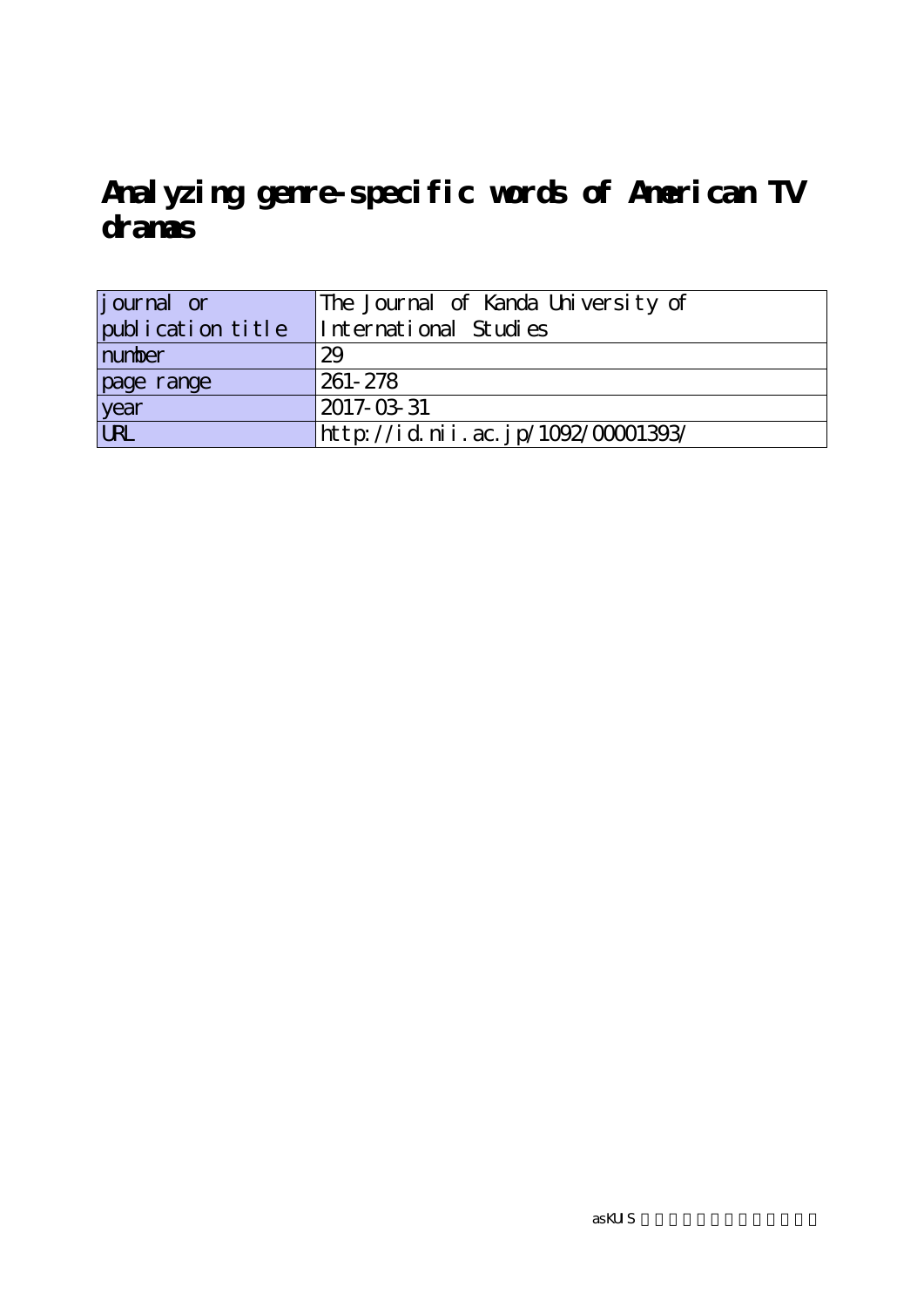神田外語大学紀要第 29 号 抜刷 2017 年 The Journal of Kanda University of International Studies Vol. 29(2017)

# Analyzing genre-specific words of American TV dramas

Jared Baierschmidt Junko Noguchi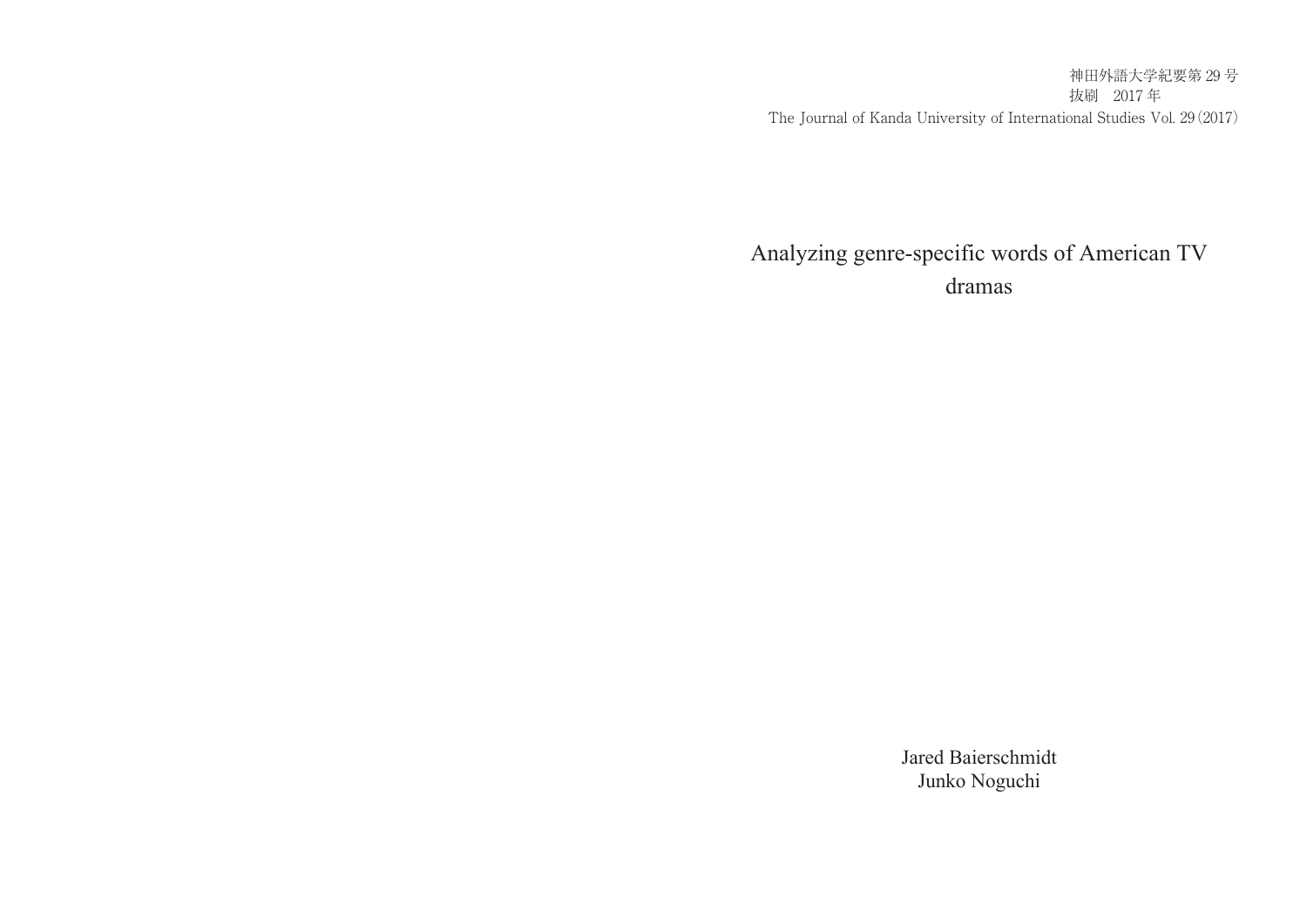Jared Baierschmidt Junko Noguchi

### **Literature review**

#### **Benefits of using television programs for English vocabulary learning**

TV programs are a popular form of effective learning material for many English learners (Lin & Siyanova, 2014; Webb and Rodgers, 2009). One of the most prominent benefits of using TV programs for English learning is incidental vocabulary learning (Lin & Siyanova, 2014; Webb & Rodgers, 2009). In fact, in d'Ydewalle and Van de Poel's study (1999), superior incidental vocabulary learning was reported compared with syntax and grammar. Also, repeated and continuous viewing helps learners because, according to Schmidt and Carter (2000), "due to the incremental nature of vocabulary acquisition, repeated exposures are necessary to consolidate a new word in the learner's mind" (p. 4). To gain the benefits of repeated exposure, regular watching of at least an hour of television a day is recommended by Webb and Rodgers (2009). Narrow viewing is also helpful (Schmidt et al, 2000; Webb & Rodgers, 2009). Narrow viewing refers to watching videos on the same topic over the course of several videos. There are many advantages from this type of viewing. First, narrow viewing helps viewers to become familiar with the topic and gradually build background knowledge for watching future episodes. Also, topic-related key words tend to reoccur, which facilitates vocabulary learning. The enhanced familiarity and acquisition of frequently used words eases the lexical burden on viewers and therefore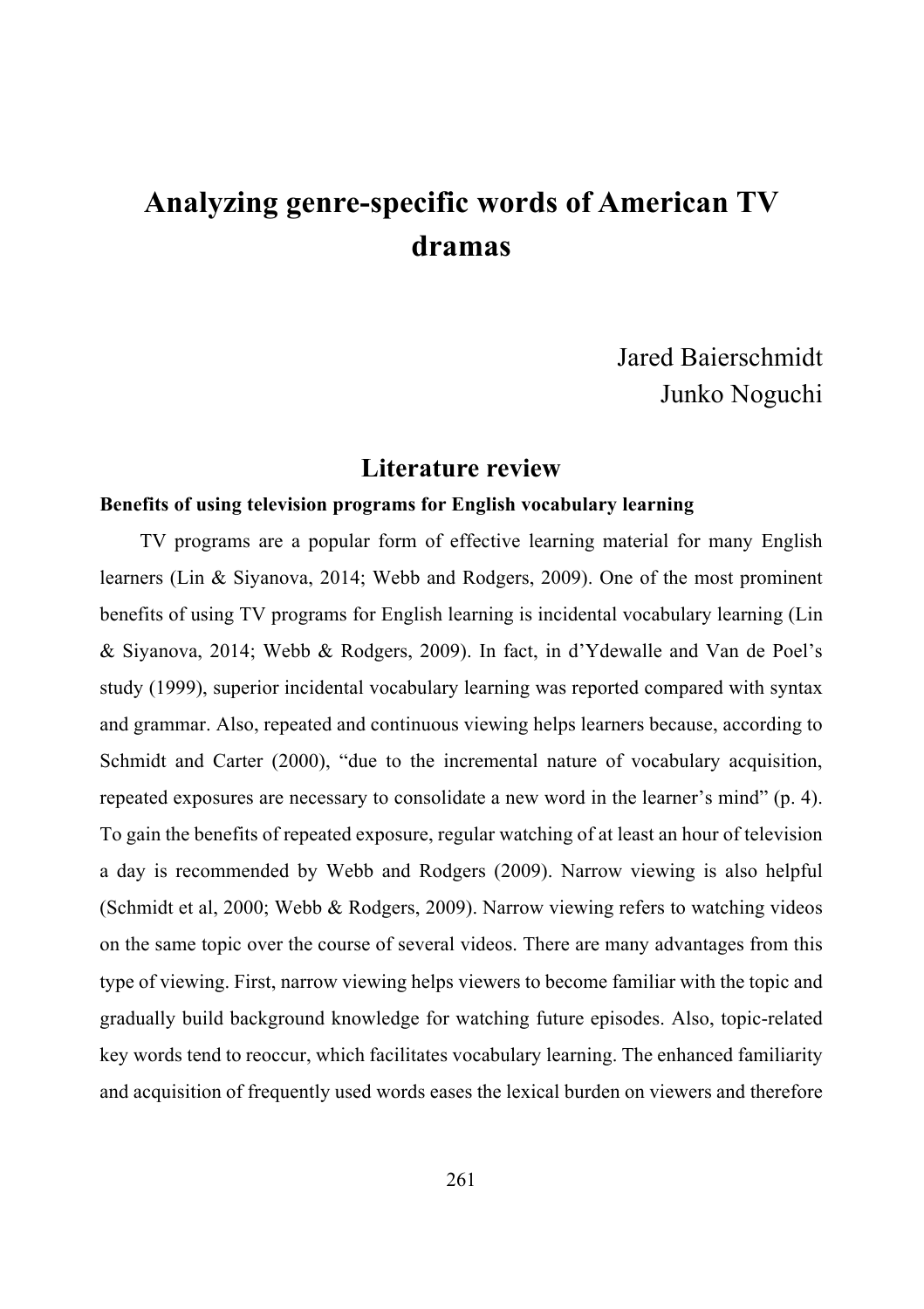The Journal of Kanda University of International Studies Vol. 29 (2017)

frees up cognitive capacity for understanding the content or learning other words (Hwang & Nation, 1989).

In addition, in Rott's (1999) study on the role of reading in language learners' incidental vocabulary acquisition, he found that six encounters resulted in a significant effect on "more receptive as well as productive word knowledge (p. 604)." Furthermore, when combined with other contextual factors such as audio or visual cues that enhance the learning condition, the vocabulary meanings may be acquired even faster (Webb, 2008; Webb, 2010). These results may carry over to learning through watching TV shows (Rodgers & Webb, 2011). In order to conduct narrow viewing, learners need to select TV shows to watch based on their related topics or genres.

#### **Genre plays a key role in effective learning from TV shows**

Genre is the most important element that affects vocabulary learning from TV shows because the vocabulary demands of television programs vary depending on the genre (Webb & Rodgers, 2009). Webb and Rodgers (2009) investigated vocabulary coverage and the number of encounters of low frequency vocabulary in 88 television programs including TV dramas. They found that when watching TV dramas, knowledge of the most frequent 3,000 word families as well as proper nouns and marginal nouns (PNAMW) provided 95% coverage and a vocabulary of the most frequent 6,000 word families and PNAMW reached 98% coverage. However, their definition of "drama" was arbitrarily broad, including four quite different types of shows. The TV programs used in the study were *The West Wing*, *The Sopranos*, *C.S.I*., and *24*, whose topics range from politics, gang life, investigative crime work and terrorism.

On the other hand, Webb (2010) used a sub-genre of the drama domain (i.e. medicine) in order to look at two TV shows that are situated in a very similar context, which enabled the researcher to investigate the transcripts more closely. The TV programs selected were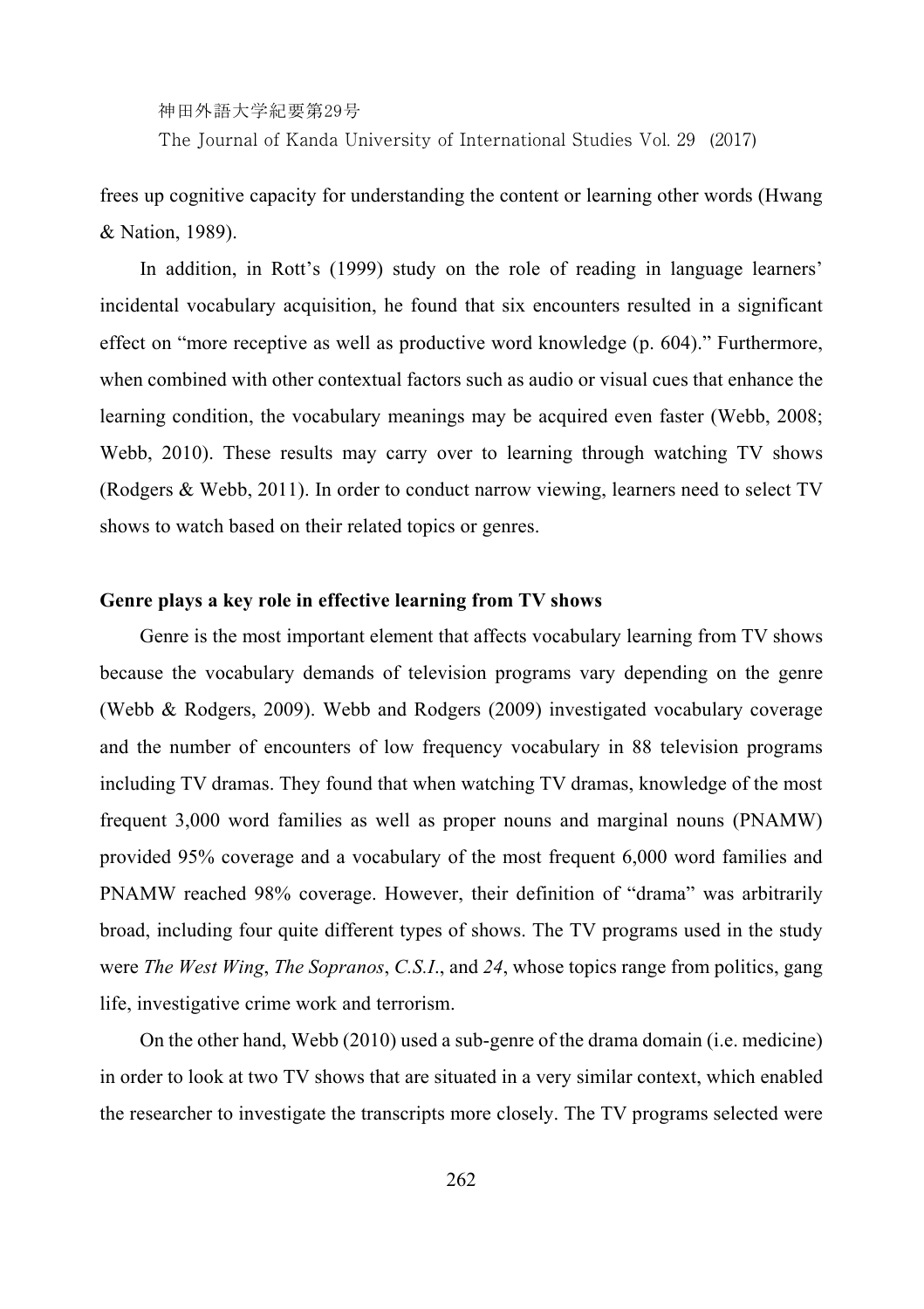*House* and *Grey's Anatomy*, both being medical dramas that depict doctors' lives revolving around what goes on in hospitals. In the study, glossaries consisting of setting-specific word families, which are low-frequency word families which occurred 10 or more times in the studied episodes, were created. Changes in the 95% and 98% coverages by adding the words provided by the glossaries were also analyzed and compared. The results showed that there were many low-frequency word families that appeared in both of the TV shows and indicated that it is likely that related TV shows share many genre-specific words. Thus, Webb (2010) recommended that it might be useful for learners to have such a list of genre specific words when watching these programs.

The question raised then is whether or not only certain genres share a large portion of such words, making it worthwhile to conduct narrow viewing or create glossaries. Because it requires a lot of time and energy to research and select related TV shows and make glossaries, this question of cost-efficiency should be answered. Therefore, inspired by the studies that have studied vocabulary coverage in TV genres (i.e. Webb & Rodgers, 2009; Webb, 2010), the present study addresses the following questions:

- 1. Are there any differences among American TV dramas in terms of the vocabulary coverage?
- 2. Are there any differences among American TV dramas in terms of genre-specific words?

# **Method**

#### **Materials**

The transcripts of 30 episodes of 6 different American television shows were analyzed in total. The details of the shows are presented in Table 1. Two TV shows that share similar settings (location, time, age of characters, etc.) and are considered to belong to the same television genre (i.e. drama) and sub-genre (i.e. legal drama, school drama, family drama,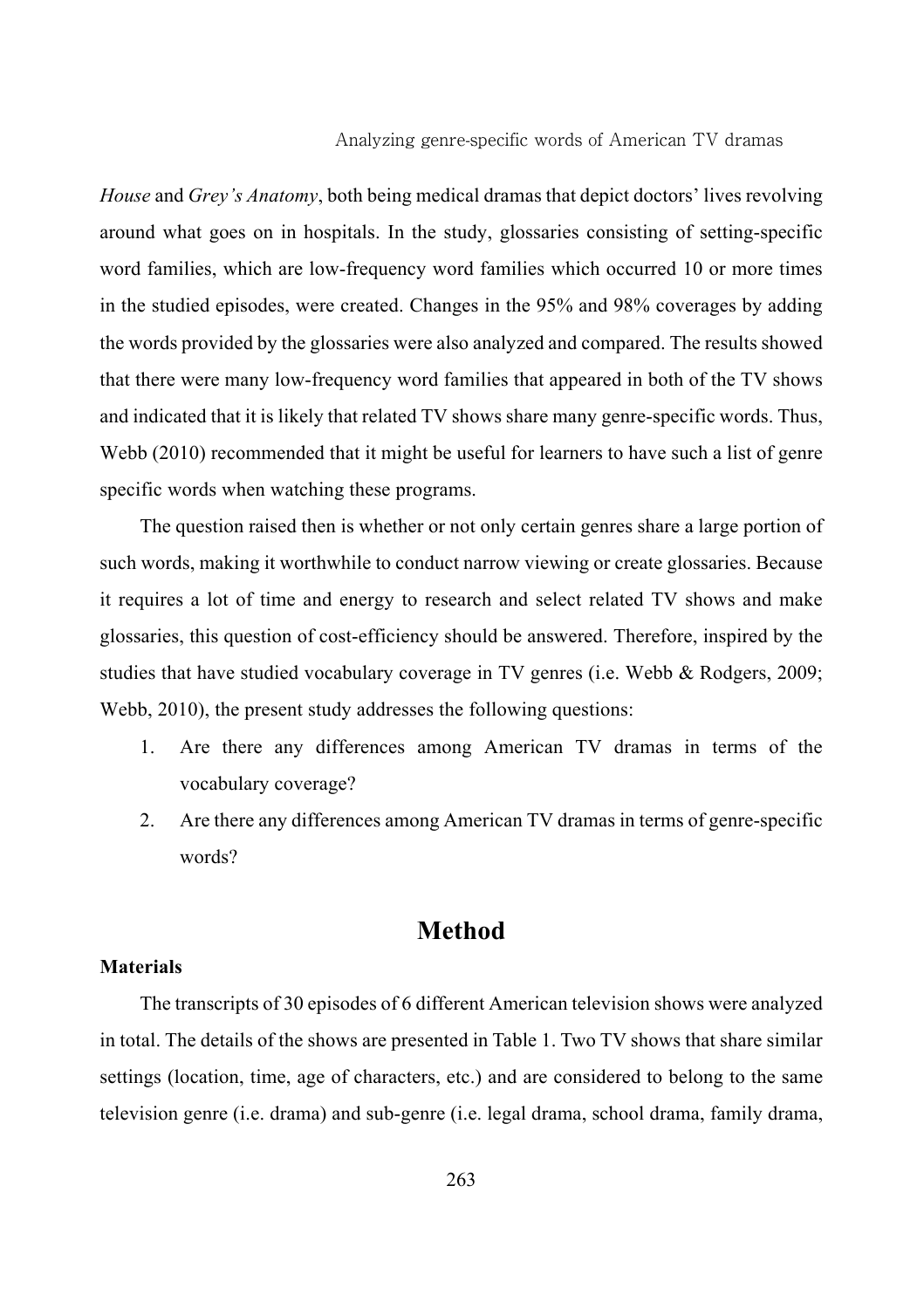神田外語大学紀要第29号 The Journal of Kanda University of International Studies Vol. 29 (2017)

supernatural drama) were compared. It was assumed that they contain similar vocabulary due to their similarity in the topics that they are dealing with (Rodgers  $\&$  Webb 2011), which is the rationale behind narrow viewing (Webb, 2010).

They were also selected according to their availability, degree of similarity, running time, and date when first aired. Transcripts of the first 5 episodes of each TV show were downloaded from the Internet for analysis. Words that were not spoken such as stage commands, storyline, and speakers' names were removed from the transcripts. Hyphenation was removed from hyphenated words and these words were kept as separate since it is highly likely that the presence of hyphenation in the orthography does not influence comprehension (Grant & Bauer, 2004).

#### **Analysis**

Analysis of the transcripts was done using the Range program (Heatley, Nation, & Coxhead, 2002), which was downloaded from Paul Nation's website (www.victoria.ac.nz/lals/staff/paul-nation/nation.aspx). There are three different versions of the program based on what word lists will be used for frequency analysis and the one that uses Nation's (2004) fourteen 1,000-word lists was chosen for this study. One of the reasons is the ease of comparison because other similar studies used this version, such as Webb and Rodgers (2009) and Webb (2010). The program shows the number of times each word occurred, and the 1,000 word level (1,000–14,000) at which the words occurred according to Nation's (2004) fourteen 1,000-word lists, which are based on the frequency and range of occurrence of word families in the British National Corpus (BNC). In the list, level 6 word families, according to Bauer and Nation's (1993) word family classification, are used, which include inflections and over 80 derivational affixes All word stems were free forms not bound forms (Webb, 2010).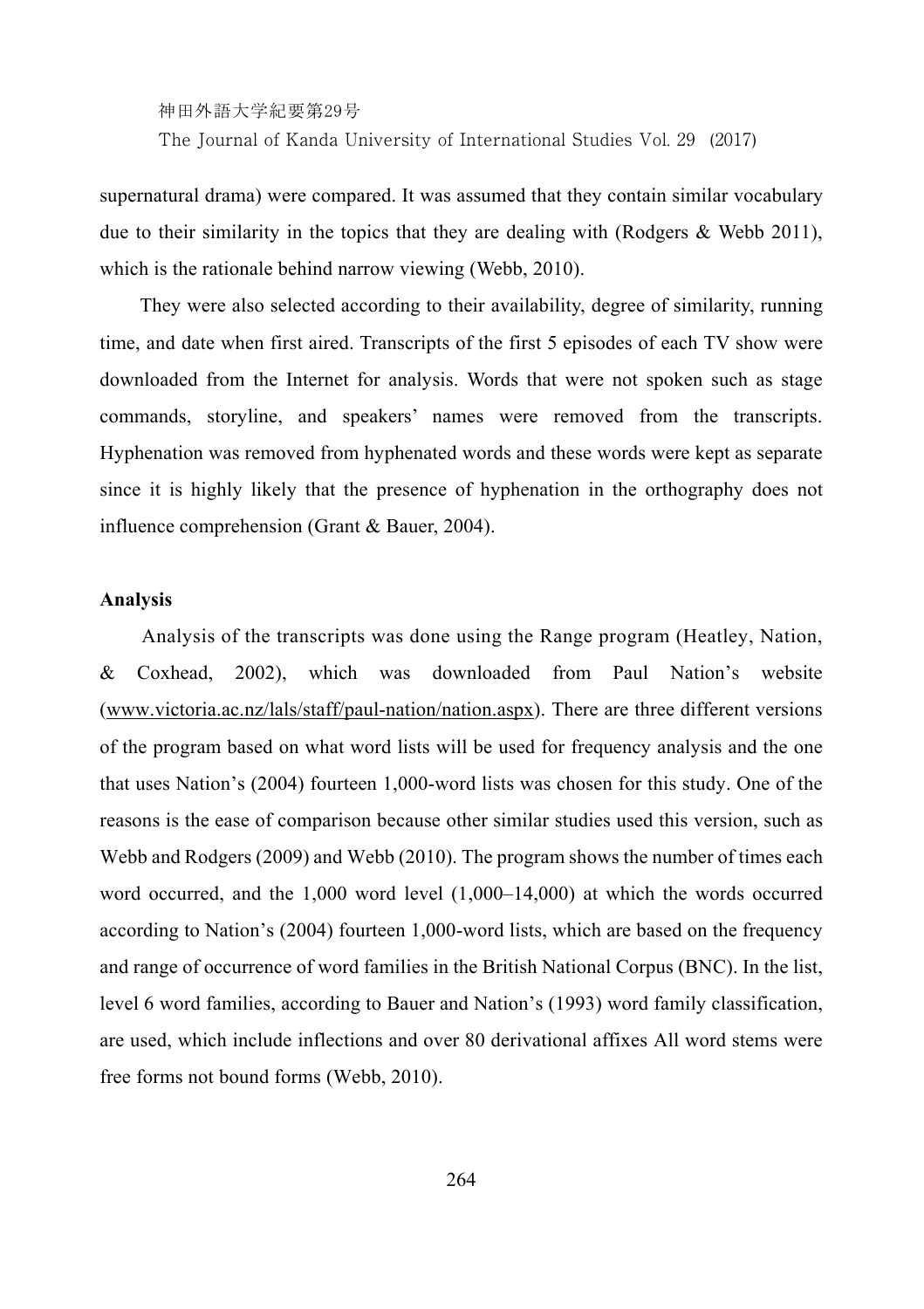*Six TV dramas used in this study categorized by sub-genre.* 

| Sub-genre | Legal        | Supernatural   | Family              |
|-----------|--------------|----------------|---------------------|
| Title     | Boston Legal | Supernatural   | <b>Fuller House</b> |
|           | Ally McBeal  | Shadow hunters | Modern Family       |

#### **Procedure**

The transcripts of 10 episodes in each sub-genre were analyzed separately to calculate the word family level at which the cumulative coverage reaches 95% coverage, which Webb and Rodgers (2009) suggest is sufficient for comprehension of television programs. The results for each genre were compared to see if there were any differences across subgenres. As in Webb and Rodgers (2009), the coverage of the proper nouns and marginal words (e.g., *ah*, *oh*, *huh*) were included in the cumulative coverage because such words are regarded to be more easily learned than typical word families (Nation, 2006) and should be recognizable for most learners with the knowledge of the 3,000 most frequent words (Webb & Rodgers, 2009). The results produced by Range were examined to find the most frequent word families from the 4,000 to 14,000 word levels and *not in the lists* (less frequent than the 14,000 word level), the number of times those word families were encountered, and the coverage of those words.

Also, the number of setting-specific word families for each genre that are less frequent than the 4,000 word level and were encountered 4 or more times in a set of 10 episodes for each genre was counted. These criteria were created in reference to Webb (2010) as well as the number of occurrences needed for incidental learning to occur. Webb included in his glossaries those words that reoccurred approximately once every 2.5 episodes. Thus, with 10 episodes for each genre, we adopted a criteria of "4 or more times in 10." Also, the number of those words that occurred in both of the TV shows in the same sub-genre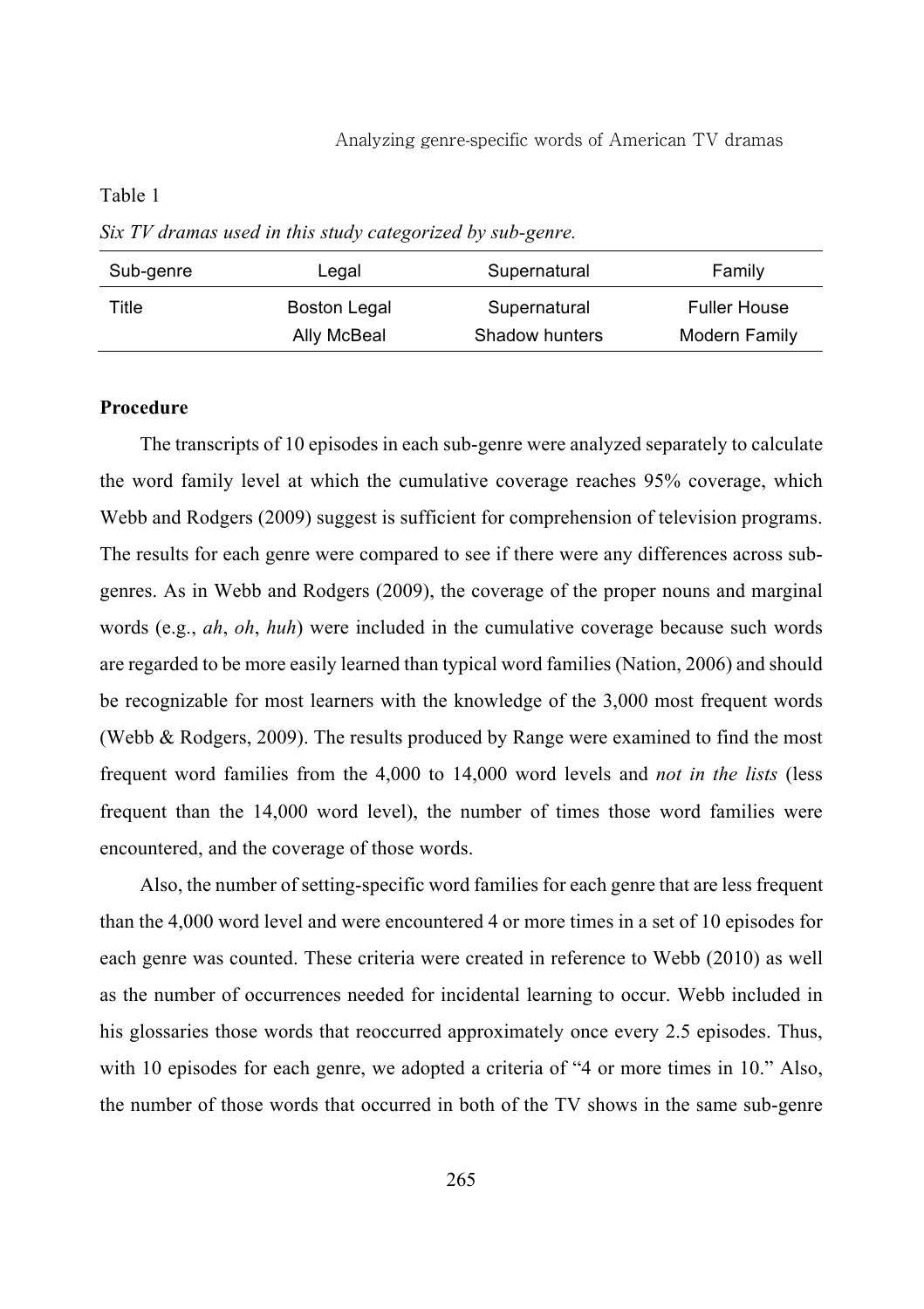The Journal of Kanda University of International Studies Vol. 29 (2017)

was counted to see how many of these genre-specific words appear across the two TV shows in the same sub-genre. Furthermore, in order to examine how many of those genrespecific words would recur frequently enough to be incidentally acquired, the number of words that appeared more than 6 times was counted for each genre based on the findings by Rott (1999) that more than 6 times of exposure to unknown words will likely contribute to incidental learning. The number of words that occurred more than 5 times was also counted because it may be possible for learners to learn the meaning of unknown genrespecific words more quickly after exposure from enhanced input with contextual cues as well as audio-visual support from TV shows (Webb, 2008; Webb, 2010).

## **Results**

#### **Research question 1: Vocabulary coverage**

**Legal dramas:** *Boston Legal* **and** *Ally McBeal***.** Table 2 shows tokens, types, word families and cumulative coverage, with proper nouns and marginal words at each word level for legal dramas (*Boston Legal* and *Ally McBeal*). Looking at the third column of Table 2, row 17 shows that the percentages of words not in the lists was 0.9%, accounting for the sixth highest percentage of tokens. This means that a relatively large chunk of data were not categorized into the fourteen 1,000-word families and implies that extended lists based on a larger corpus with a wider variety might be appropriate for more sophisticated and precise analysis. For such analysis, Range which is based on the BNC/COCA word family lists may be useful since it consists of 29 word family lists, which is larger than the number of word families of the Range used in this study. Proper nouns and marginal words (PNAMW) were added to the text coverage needed to know each 1,000-word list, assuming that it is highly likely that they are already known or have a minimal learning burden (Nation, 2006).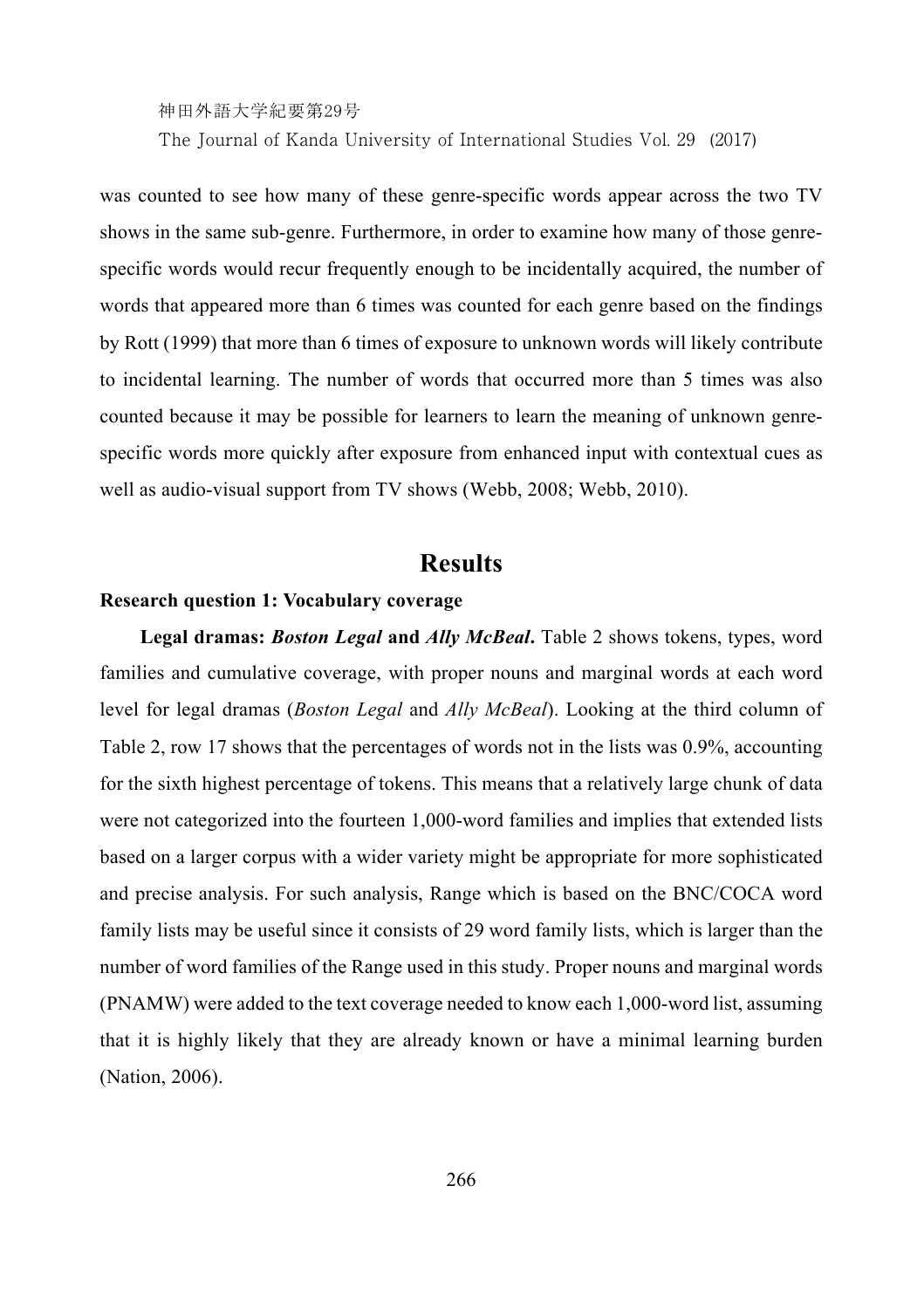*Tokens, types, word families and cumulative coverage, with proper nouns and marginal words at each word level for legal dramas (Boston Legal and Ally McBeal)* 

|                  |        | <b>Tokens</b> |       | Types | Word     | Coverage<br>including proper<br>nouns and<br>marginal words |
|------------------|--------|---------------|-------|-------|----------|-------------------------------------------------------------|
| Word list        | Raw    | %             | Raw   | %     | Families |                                                             |
| 1,000            | 42,397 | 86.54         | 1,846 | 39.5  | 895      | 88.71                                                       |
| 2,000            | 2,236  | 4.56          | 887   | 18.98 | 611      | 93.27                                                       |
| 3,000            | 904    | 1.85          | 453   | 9.69  | 356      | $95.12^{a}$                                                 |
| 4,000            | 727    | 1.48          | 303   | 6.48  | 247      | 96.6                                                        |
| 5,000            | 386    | 0.79          | 202   | 4.32  | 165      | 97.39                                                       |
| 6,000            | 234    | 0.48          | 135   | 2.89  | 119      | 97.87                                                       |
| 7,000            | 170    | 0.35          | 113   | 2.42  | 100      | 98.22 <sup>b</sup>                                          |
| 8,000            | 150    | 0.31          | 86    | 1.84  | 76       | 98.53                                                       |
| 9,000            | 71     | 0.14          | 56    | 1.2   | 52       | 98.67                                                       |
| 10,000           | 57     | 0.12          | 38    | 0.81  | 38       | 98.79                                                       |
| 11,000           | 57     | 0.12          | 38    | 0.81  | 37       | 98.91                                                       |
| 12,000           | 31     | 0.06          | 28    | 0.6   | 24       | 98.97                                                       |
| 13,000           | 29     | 0.06          | 19    | 0.41  | 19       | 99.03                                                       |
| 14,000           | 35     | 0.07          | 24    | 0.51  | 22       | 99.1                                                        |
| Proper nouns     | 896    | 1.83          | 150   | 3.21  | 150      |                                                             |
| Marginal words   | 166    | 0.34          | 12    | 0.26  | 3        |                                                             |
| Not in the lists | 443    | 0.9           | 283   | 6.06  |          |                                                             |
| Total            | 48,989 | 2.17          | 4,673 | 9.53  | 2,914    | 100                                                         |

a Reaching 95 % coverage, b Reaching 98 % coverage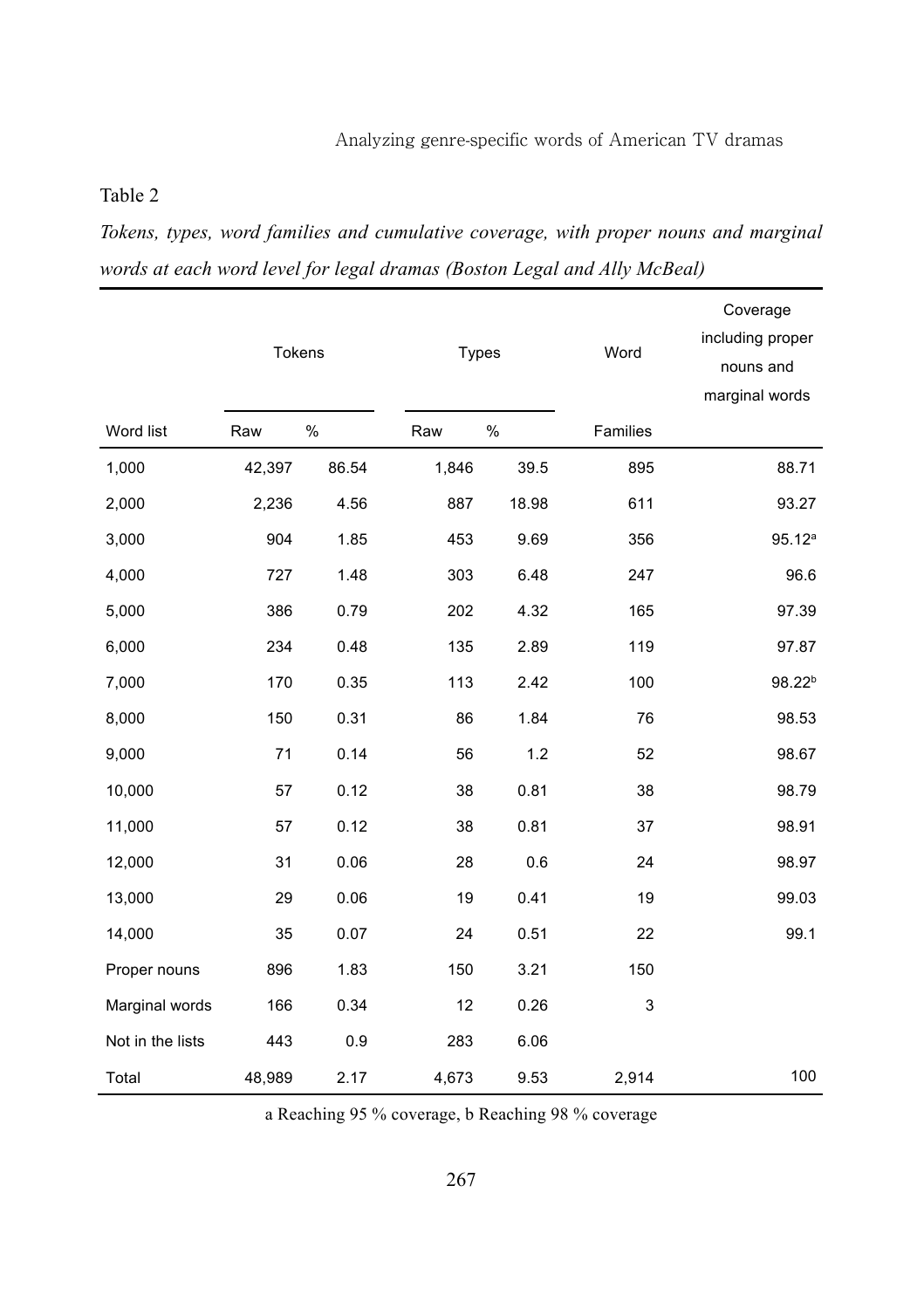The Journal of Kanda University of International Studies Vol. 29 (2017)

**Supernatural dramas:** *Supernatural* **and** *Shadowhunters***.** Table 3 shows tokens, types, word families and cumulative coverage, with proper nouns and marginal words at each word level for supernatural dramas (*Supernatural* and *Shadowhunter*). In answer to the first research question, with knowledge of PNAMW the vocabulary necessary to reach 95% coverage when watching the supernatural thrillers is 3,000 word families while a vocabulary of 10,000 word families plus PNAMW is necessary to reach 98% coverage.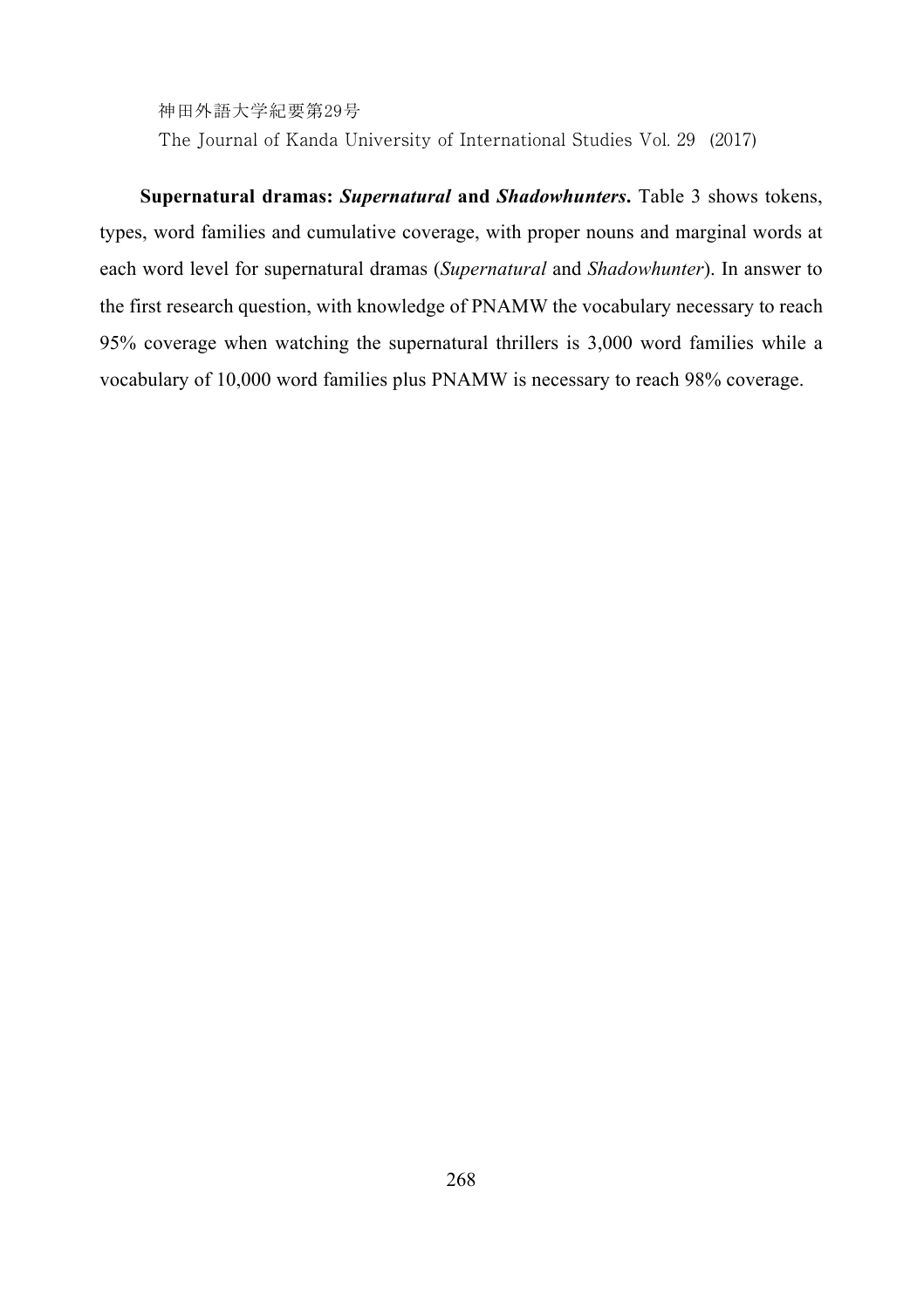*Tokens, types, word families and cumulative coverage, with proper nouns and marginal words at each word level for supernatural dramas (Supernatural and Shadowhunter)* 

|                  |       |               |      |       | Word           | Coverage<br>including proper |
|------------------|-------|---------------|------|-------|----------------|------------------------------|
|                  |       | <b>Tokens</b> |      | Types |                | nouns and                    |
|                  |       |               |      |       |                | marginal words               |
| Wordlist         | Raw   | %             | Raw  | %     | Families       |                              |
| 1,000            | 35585 | 86.48         | 1452 | 41.19 | 775            | 89.57                        |
| 2,000            | 1588  | 3.86          | 634  | 17.99 | 456            | 93.43                        |
| 3,000            | 734   | 1.78          | 353  | 10.01 | 277            | 95.21a                       |
| 4,000            | 407   | 0.99          | 166  | 4.71  | 143            | 96.2                         |
| 5,000            | 209   | 0.51          | 113  | 3.21  | 97             | 96.71                        |
| 6,000            | 131   | 0.32          | 79   | 2.24  | 67             | 97.03                        |
| 7,000            | 170   | 0.41          | 59   | 1.67  | 55             | 97.44                        |
| 8,000            | 50    | 0.12          | 39   | 1.11  | 35             | 97.56                        |
| 9,000            | 87    | 0.21          | 41   | 1.16  | 37             | 97.77                        |
| 10,000           | 106   | 0.26          | 36   | 1.02  | 33             | 98.03 <sup>b</sup>           |
| 11,000           | 36    | 0.09          | 29   | 0.82  | 29             | 98.12                        |
| 12,000           | 35    | 0.09          | 17   | 0.48  | 15             | 98.21                        |
| 13,000           | 18    | 0.04          | 15   | 0.43  | 15             | 98.25                        |
| 14,000           | 37    | 0.09          | 10   | 0.28  | 9              | 98.34                        |
| Proper nouns     | 1016  | 2.47          | 137  | 3.89  | 137            |                              |
| Marginal words   | 255   | 0.62          | 18   | 0.51  | $\overline{4}$ |                              |
| Not in the lists | 685   | 1.66          | 327  | 9.28  |                |                              |
| Total            | 41149 | 100           | 3525 | 100   | 2184           | 100                          |

a Reaching 95 % coverage, b Reaching 98 % coverage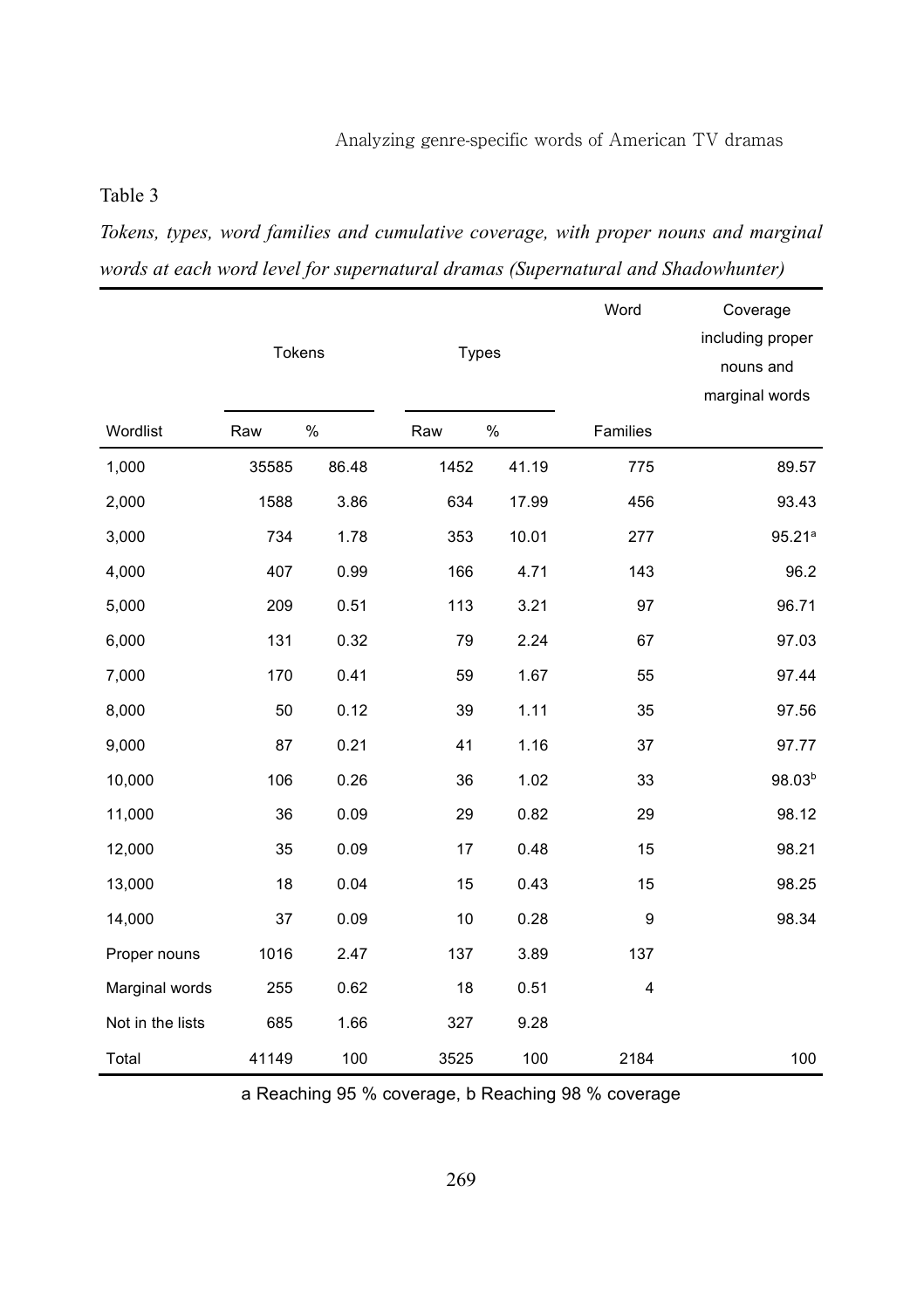The Journal of Kanda University of International Studies Vol. 29 (2017)

**Family dramas:** *Fuller House* **and** *Modern Family***.** Table 4 shows tokens, types, word families and cumulative coverage, with proper nouns and marginal words at each word level for family dramas (*Fuller House* and *Modern Family*). In answer to the first research question, with knowledge of PNAMW the vocabulary necessary to reach 95% coverage when watching the family dramas is 4,000 word families. However, 98% coverage was never reached, even after including PNAMW.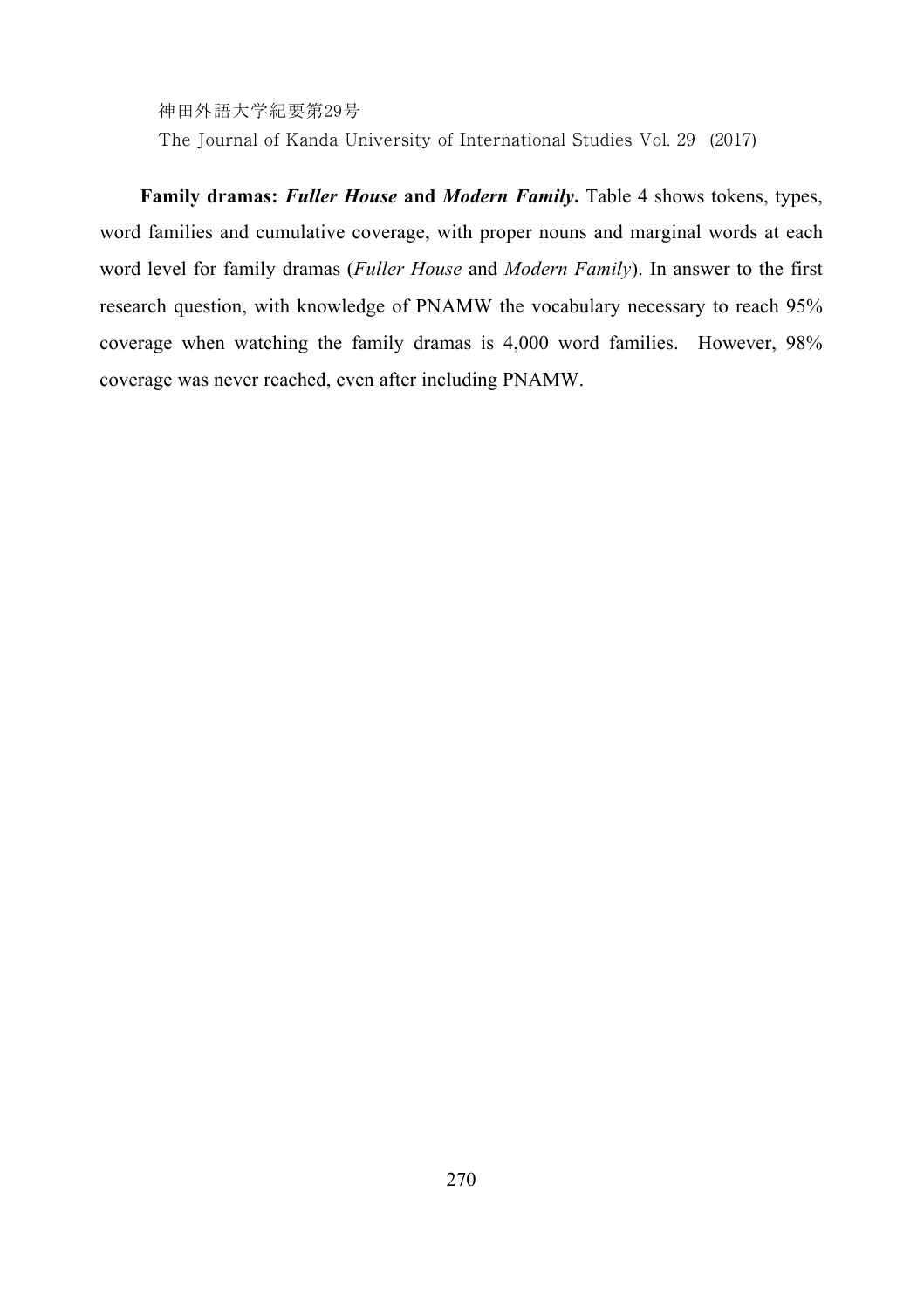*Tokens, types, word families and cumulative coverage, with proper nouns and marginal words at each word level for family dramas (Fuller House and Modern Family)* 

|                  |             | <b>Tokens</b> |      | <b>Types</b> | Word           | Coverage<br>including proper<br>nouns and<br>marginal words |
|------------------|-------------|---------------|------|--------------|----------------|-------------------------------------------------------------|
| Word list        | Raw         | %             | Raw  | %            | Families       |                                                             |
| 1,000            | 27150 85.29 |               | 1410 | 40.34        | 772            | 88.25                                                       |
| 2,000            |             | 1285 4.04     | 558  | 15.97        | 425            | 92.29                                                       |
| 3,000            | 545         | 1.71          | 300  | 8.58         | 251            | 94.00                                                       |
| 4,000            |             | 314 0.99      | 180  | 5.15         | 158            | 94.99ª                                                      |
| 5,000            |             | 232 0.73      | 120  | 3.43         | 103            | 95.72                                                       |
| 6,000            |             | 196 0.62      | 92   | 2.63         | 79             | 96.34                                                       |
| 7,000            |             | 98 0.31       | 68   | 1.95         | 60             | 96.65                                                       |
| 8,000            |             | 69 0.22       | 40   | 1.14         | 37             | 96.87                                                       |
| 9,000            |             | 41 0.13       | 29   | 0.83         | 28             | 97.00                                                       |
| 10,000           |             | 66 0.21       | 27   | 0.77         | 26             | 97.21                                                       |
| 11,000           |             | 22 0.07       | 18   | 0.52         | 17             | 97.28                                                       |
| 12,000           |             | 15 0.05       | 12   | 0.34         | 11             | 97.33                                                       |
| 13,000           |             | 24 0.08       | 17   | 0.49         | 15             | 97.41                                                       |
| 14,000           |             | 10 0.03       | 10   | 0.29         | 9              | 97.44                                                       |
| Proper nouns     |             | 579 1.82      | 115  | 3.29         | 115            |                                                             |
| Marginal words   |             | 363 1.14      | 23   | 0.66         | $\overline{4}$ |                                                             |
| Not in the lists |             | 823 2.59      | 476  | 13.62        |                |                                                             |
| Total            | 31832       | 100           | 3495 | 100          | 2110           | 100                                                         |

a Reaching 95 % coverage, b Reaching 98 % coverage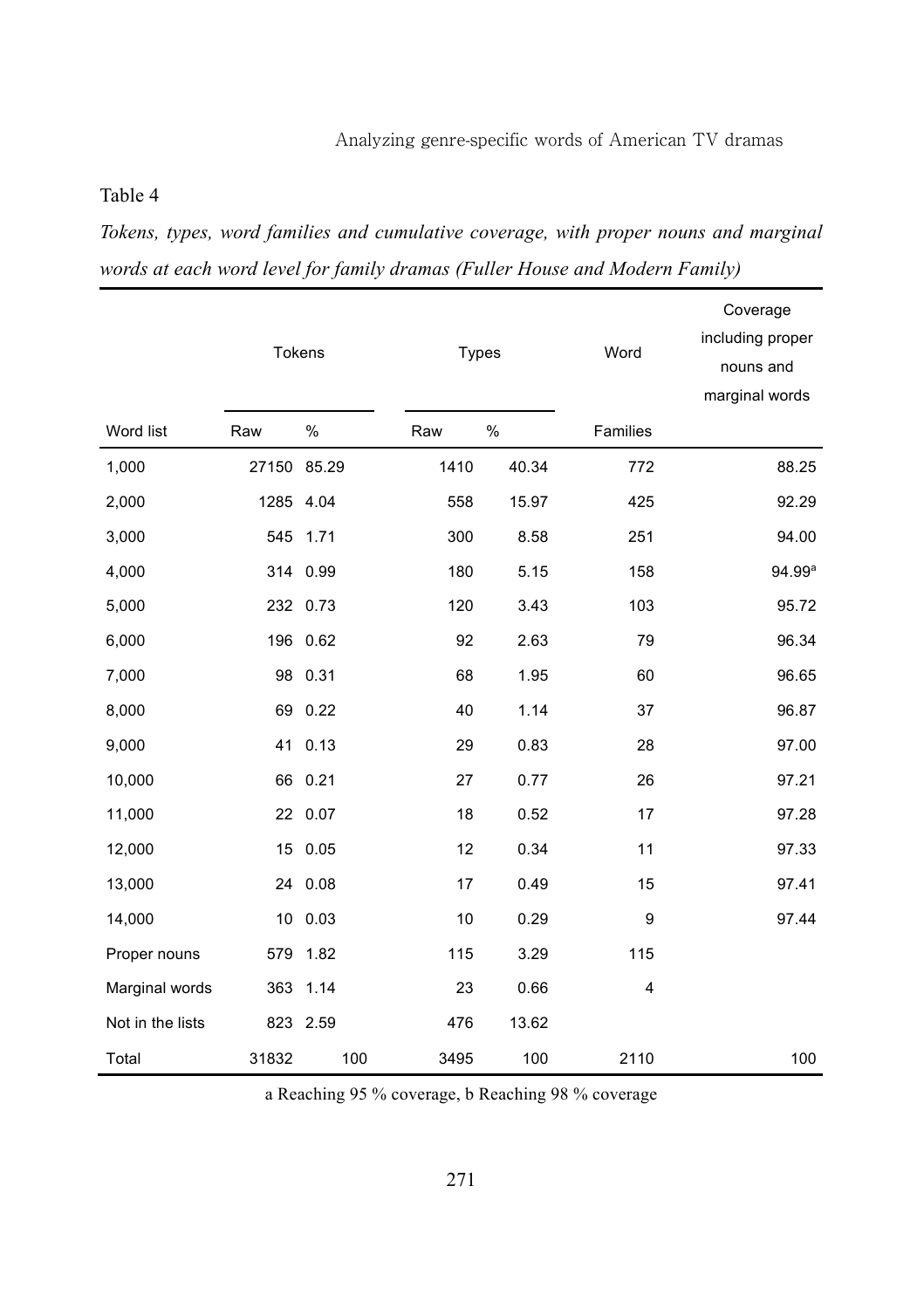The Journal of Kanda University of International Studies Vol. 29 (2017)

Table 5 shows a summary of tokens, word family, cumulative coverage, and percentage of words in "Not in the lists" for all the TV shows analyzed in this study. Judging from the total number of tokens, it seems that learners can get the largest amount of exposure to English from legal dramas followed by supernatural dramas and family dramas, in that order, by watching the same number of episodes. The total number of word families indicates that legal dramas require a wider variety of vocabulary followed by supernatural dramas and family dramas in that order. On the other hand, cumulative coverage indicates that family dramas required the highest word family level for both 95% and 98 %. However, it should be noted that the percentage of words in the category of "Not in the lists" is 2.59% for family dramas whereas that of legal dramas and supernatural dramas are 0.9% and 1.66% respectively.

#### Table 5

*Summary of cumulative coverage, with proper nouns and marginal words for all the TV shows analyzed in this study* 

|                                                  | Legal dramas | Supernatural<br>dramas | Family dramas |
|--------------------------------------------------|--------------|------------------------|---------------|
| Total token                                      | 48,989       | 41149                  | 31832         |
| <b>Total word families</b>                       | 2,914        | 2184                   | 2110          |
| 95% coverage                                     | 3000         | 3000                   | 4000          |
| 98% coverage                                     | 7000         | 10000                  | N/A           |
| Percentage of words in<br>"Not in the lists" (%) | 0.9          | 1.66                   | 2.59          |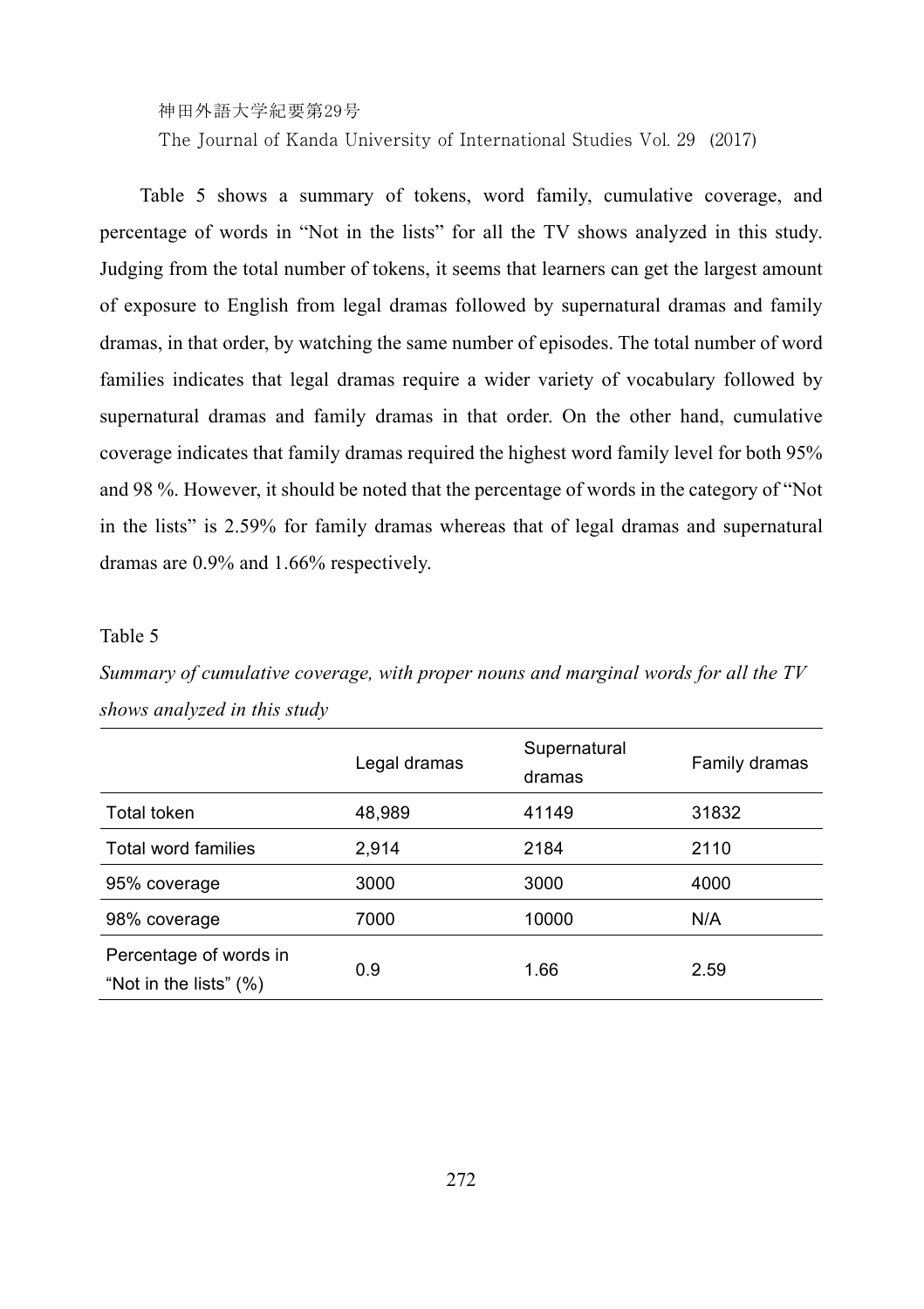#### **Research question 2: Genre-specific words**

Table 6 shows the number of words less frequent than the 4,000 word level that occurred 4, 5, and 6 times in the 10 episodes for each genre, which also appeared at least once in each of the sub-genre TV dramas. The number in the parenthesis is the number of such words that occurred 4, 5, and 6 times in the 10 episodes for each genre regardless of whether it appeared in one or both TV dramas. The results indicate that legal dramas have the largest likelihood of using genre-specific words in the same family repeatedly across the genre followed by family dramas and supernatural dramas in that order. This implies that supernatural dramas use the same genre-specific words in the same family repeatedly within a TV show but not necessarily across the genre. The supernatural drama category seems to have the least number of genre-specific words that learners may encounter frequently within the genre.

#### Table 6

*Number of low frequency words that occurred and appeared in both TV shows for each genre (one of the shows)* 

| Number of   |         |         |              |
|-------------|---------|---------|--------------|
| occurrences | Legal   | Family  | Supernatural |
| 4           | 41 (51) | 21(25)  | 16 (22)      |
| 5           | 28 (34) | 15 (19) | 14 (18)      |
| 6           | 19 (22) | 14 (18) | 10(13)       |
|             |         |         |              |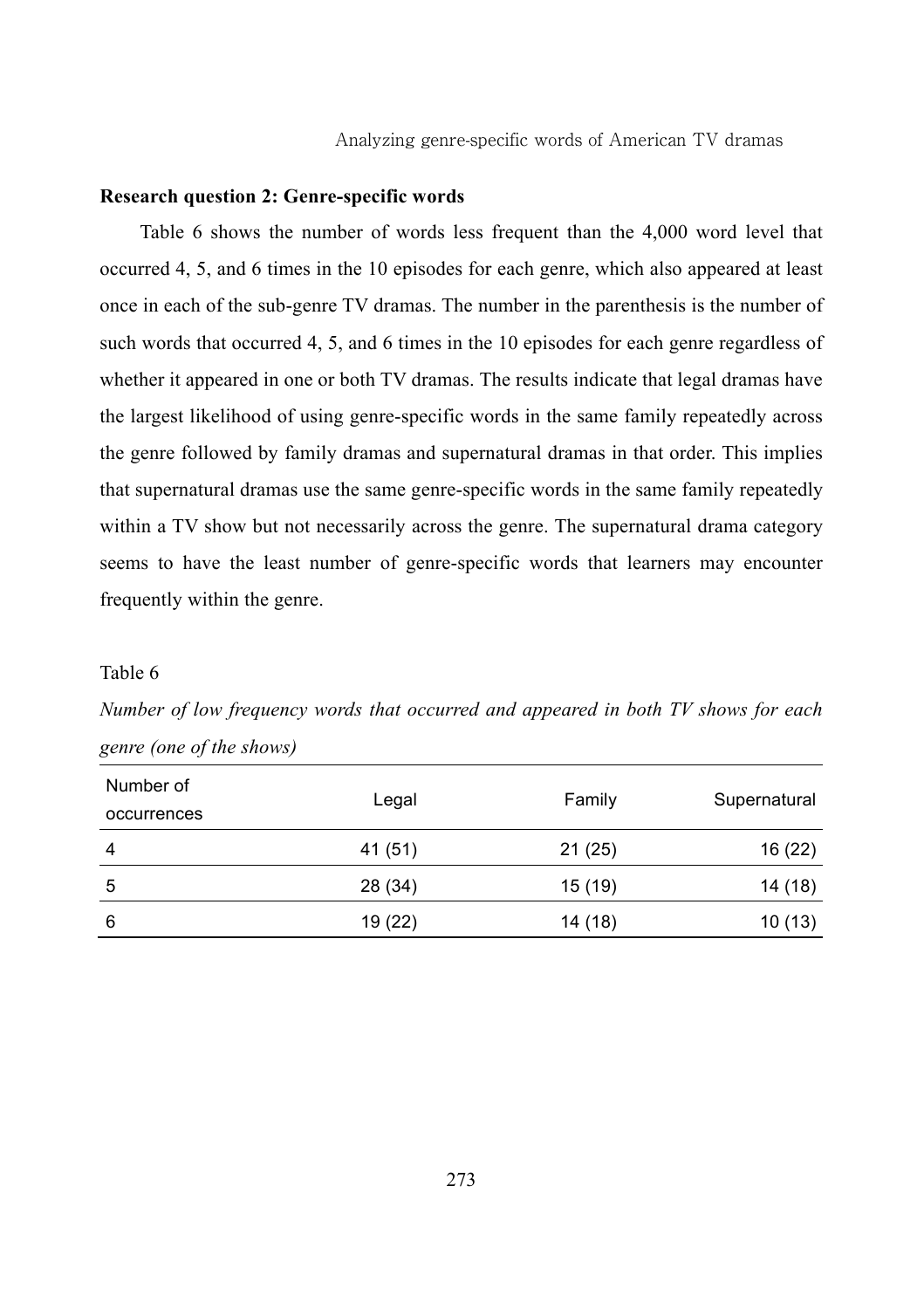The Journal of Kanda University of International Studies Vol. 29 (2017)

# **Discussion**

For the first research question, the results indicated that there were large differences between reaching 95% and 98% coverage, as was also found by Webb and Rodgers (2009). Also, the vocabulary demands of American television dramas do not vary much depending on the sub-genre in the word family levels to reach 95% coverage. The results showed that knowledge of the most frequent 3,000-4000 word families plus PNAMW provided more than 95% coverage of all the sub-genres, similar to Webb and Rodgers (2009). However, there were some differences between sub-genres in vocabulary size required to reach 98% coverage. The results show that, for legal dramas, knowledge of the most frequent 7,000 word families and PNAMW provided 98% coverage, which resonates with the findings in Webb and Rodgers (2009) whereas for supernatural dramas, knowledge of the most frequent 10,000 word families and PNAMW provided 98% coverage. On the other hand, family dramas demand the highest level of word family to reach 98% coverage and even with 14,000 word family level it reaches only 97.44%. This seems to be counter-intuitive considering that legal dramas, which contain specialized vocabulary, should include more vocabulary with high frequency than the other genres. One thing that may explain this reversed phenomenon might be that the percentage of words in the category of "Not in the lists" is 2.59% for family dramas, which accounts for the third highest percentage of tokens whereas those of legal dramas and supernatural dramas are 0.9% and 1.66% respectively. Many of the words in this category are heavily colloquial (ex. snazzy, gettable and loopy), cultural, recent (ex. peerenting, texting and wowing) or creative. Some of them are abbreviation such as BFF (Best Friends Forever), OJ (Orange Juice), and PJ (Pajamas). Also, some of them are predominately U.S. phrases. For instance, "diapers" was not included in the list because they are called "nappies" in British English and not included in the BNC word family lists (Nation, 2004) which is based on British English and a mostly written corpus. As a result, the data implies that it is not possible to reach 98% coverage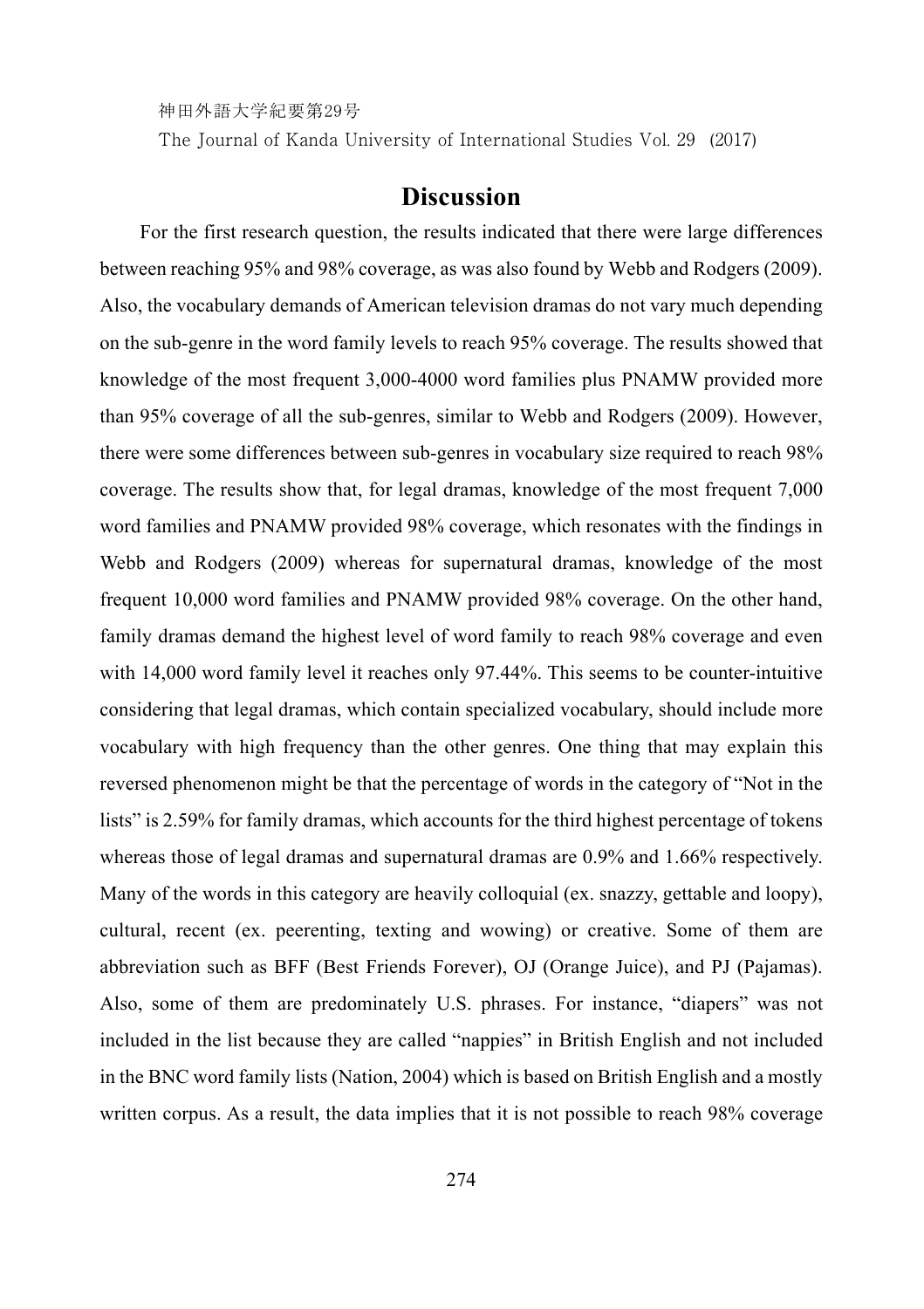with vocabulary knowledge of the 14,000-word family level because more than 2% of the coverage is out of the range of 1-14 1000 word families by default. Hence, it is likely that whether learners can reach 98% coverage or not is closely related to how much the learners are familiar with American colloquial expressions and especially pop culture, which family dramas seem to reflect to a large degree.

Conversely, it might be that legal dramas have the least percentage of words "Not in the list" because the words used in the genre have many overlaps with the kind of words included in the BNC fourteen 1000-word lists. In other words, accuracy of the Range output may depend on how similar the text to be analyzed is to the texts used to create the BNC corpus. If there is a large mismatch between the kinds of words used in the texts to be analyzed and the BNC word family lists, a large portion of the texts will not be categorized into frequency families, making the results imprecise and requiring caution when interpreting them. This especially applies when examining the vocabulary size necessary to gain 98% coverage. This is because from the 4th 1000-word family level, which usually accounts for less than 1% of the vocabulary, small percentages make a significance impact. In other words, the percentage of words in "Not in the lists" influences whether the 98% coverage level can be reached.

Reaching 98% coverage may be a difficult goal for many average learners to begin with (Webb & Rodgers, 2009), especially those learners in an EFL context with scant L2 input outside of the classroom, considering the fact that it requires at least knowledge of the most frequent 7,000 word families. Due to this as well as the possibility of inaccuracy in determining the vocabulary size necessary for adequate comprehension, the vocabulary size necessary for adequate comprehension with 95% coverage may be a better indicator to use to investigate vocabulary demands for learners to understand American TV shows.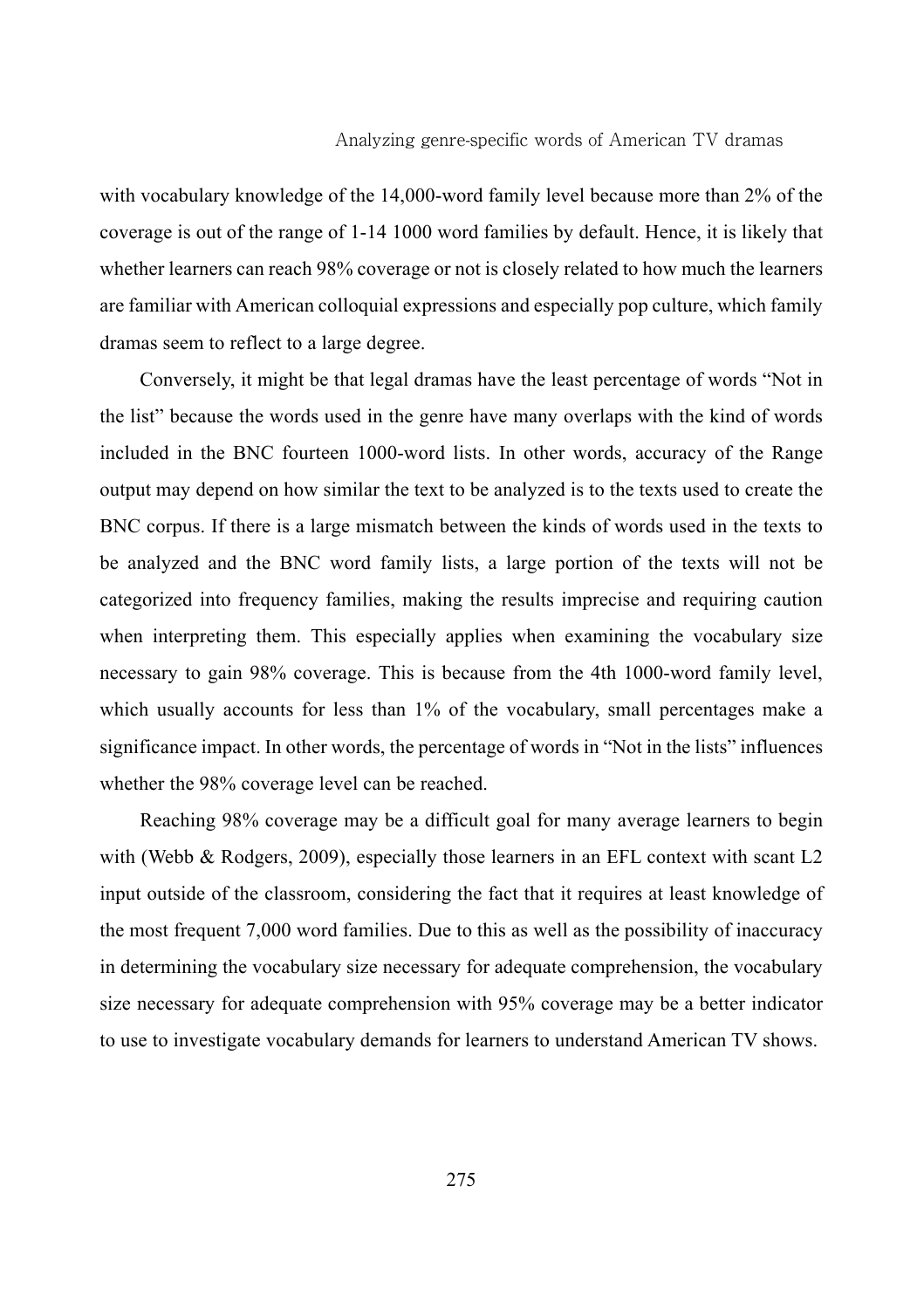The Journal of Kanda University of International Studies Vol. 29 (2017)

Also, when analyzing American TV shows it is better to use an analysis tool based on vocabulary lists that use a corpus that includes mainly American spoken forms from different contexts, such as the version of Range based on BNC and COCA.

As for the second research question, the results indicate that legal dramas have more established technical terms that are commonly used across the TV shows across the genre compared to supernatural dramas or family dramas. This makes sense because technical terms are used in a relatively strict and consistent way in the legal industry. Thus glossaries for technical words that are infrequent in general but commonly used in such genres, similar to the ones created by Webb (2010) for medical TV shows, will be useful when narrow viewing TV series of the legal sub-genre.

On the other hand, the results indicates that supernatural dramas seem to use the same genre-specific words repeatedly within the same TV show but not necessarily across the genre. Among all three sub-genres reported in this study, supernatural dramas have the most creative elements and thus there are many uniquely used words for the particular shows in addition to genre-specific terms. *Shadowhunters* especially included words unique to the show such as "shadowhunters," "parabatai," "downworlder," and "mundanes." Supernatural dramas seem to have the least number of genre-specific words that learners may encounter across the genre. In addition, there are a few words that occur across more than one TV show that are likely strongly represented in all American dramas such as "awesome," "buddy," "cute," "dude," "girlfriend," "hug," and "kiss".

# **Conclusion**

TV programs are popular English learning materials (Lin, 2014) and research studies show that it is important to have a vocabulary size of at least the most frequent 3,000 word family as well as knowledge of relevant proper nouns and marginal words in order to have a general understanding of the contents of TV programs (Webb & Rodgers, 2009). As this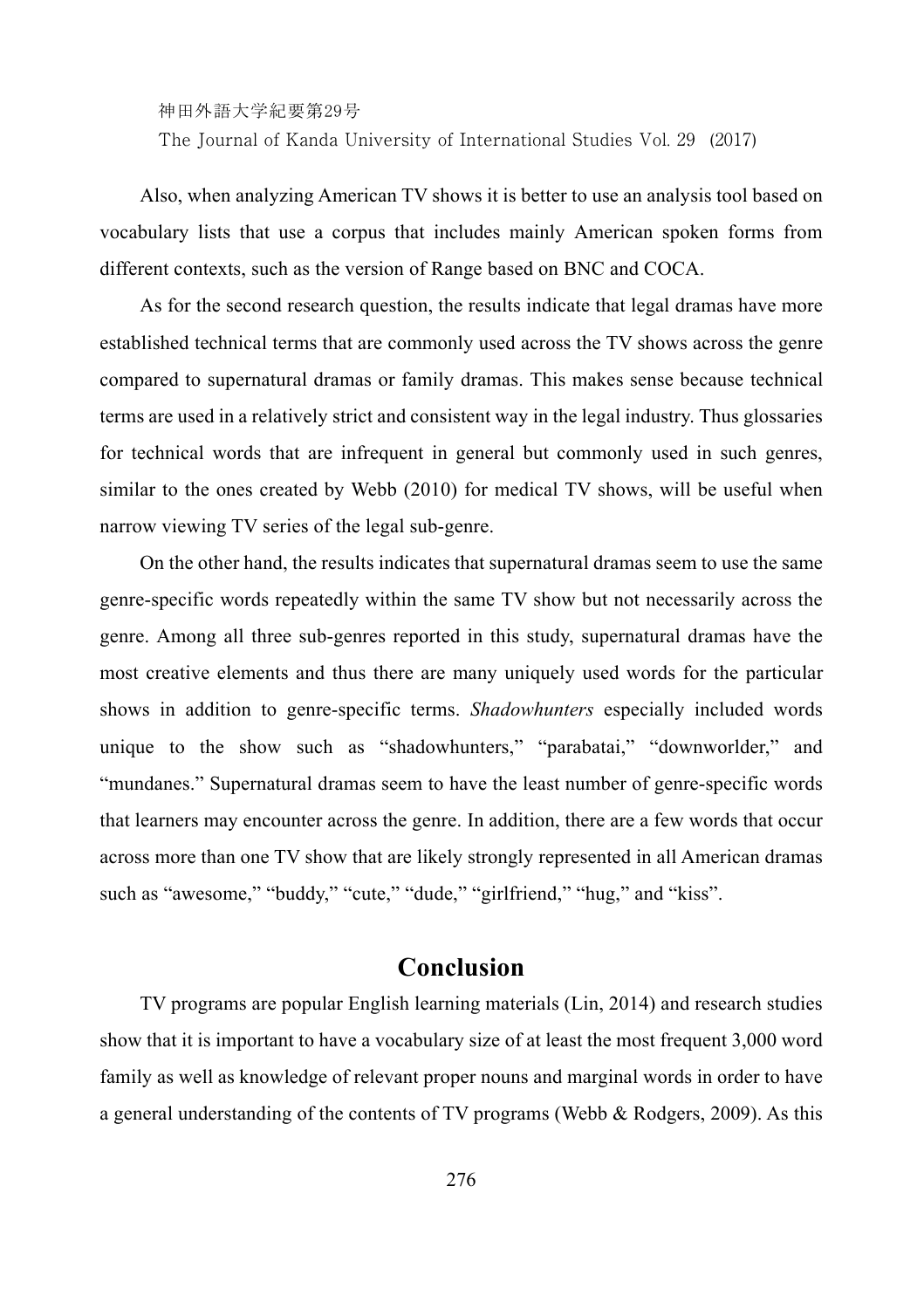study has shown, language learners may require additional vocabulary support if required or encouraged by a teacher to attempt narrow viewing of particular sub-genres. Medical and law-related shows seem to require the least amount of scaffolding, with genre-specific terms frequently appearing across TV series. Supernatural and family dramas, on the other hand, may require show-specific glossaries. In particular, teachers need to be aware that family dramas use many colloquial expressions and references to popular culture, which students may need a lot of help with understanding.

### **References**

- Bauer, L., & Nation, I. S. P. (1993). Word families. *International Journal of Lexicography*, *6*, 253–279.
- d'Ydewalle, G., & Van de Poel, M. (1999). Incidental foreign-language acquisition by children watching subtitled television programs. *Journal of Psycholinguistic Research*, *28*, 227–244.
- Grant, L. & Bauer, L. (2004). Criteria for re-defining idioms: Are we barking up the wrong tree?". *Applied Linguistics*, *25*(1), 38–61.
- Heatley, A., Nation, P. & Coxhead, A. (2002). RANGE [Computer software].Retrieved from http:// www.victoria.ac.nz/lals/staff/paul-nation/nation.aspx
- Hwang, K. & Nation, I. S. P. (1989). Reducing the vocabulary load and encouraging vocabulary learning through reading newspapers. *Reading in a Foreign Language, 6*(1), 323–335.
- Lin, P. M. S., (2014). Investigating the validity of internet television as a resource for acquiring 2 formulaic sequences. *System, 42,* 164–176.
- Lin, P. M. S., & Siyanova, A. (2014). Internet television for L2 vocabulary learning. In D. Nunan & J. C. Richards (Eds.), *Language learning beyond the classroom* (pp. 149- 158). London: Routledge.